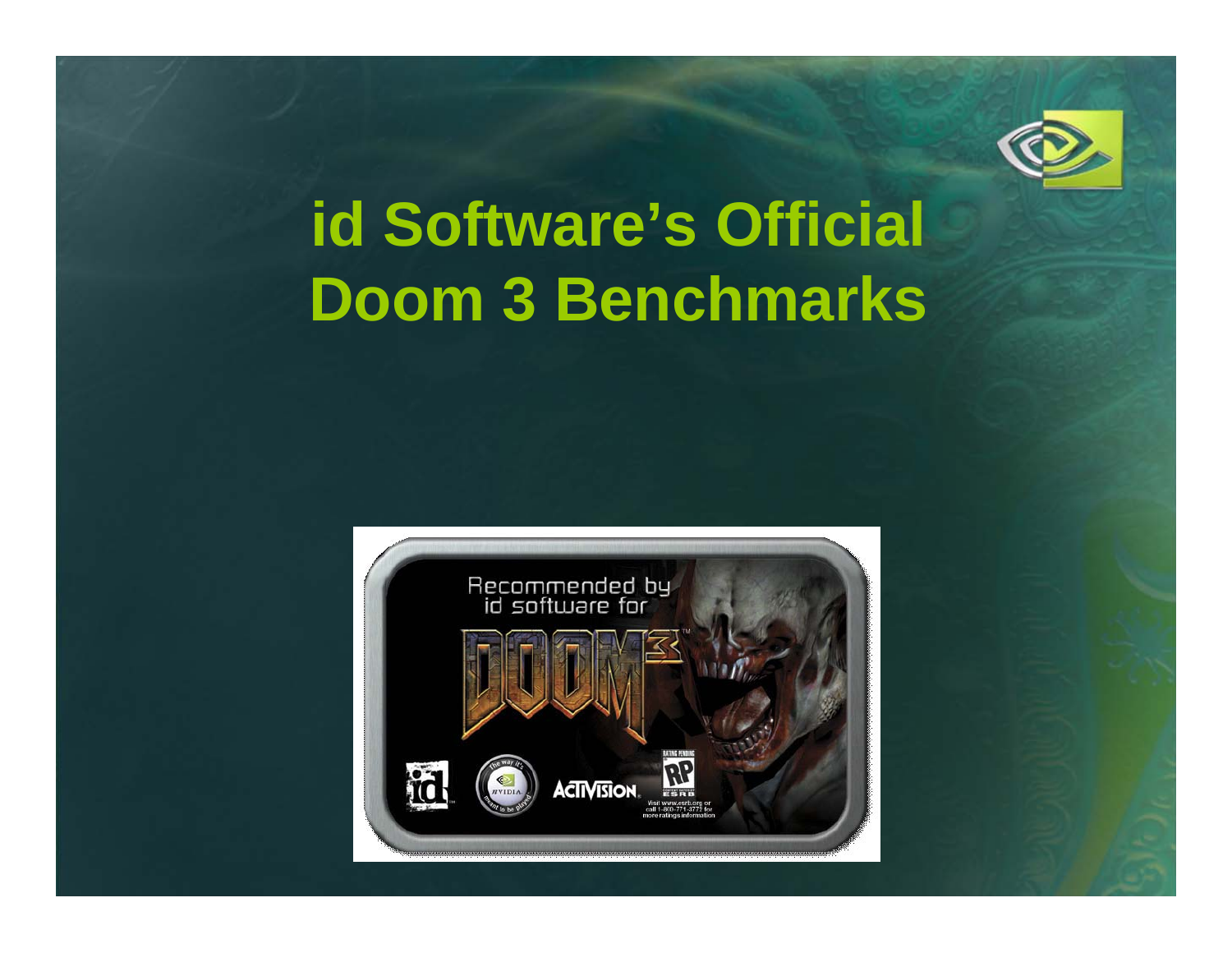# **id Software's Official DOOM3 Benchmarks**

**O** id Software released the first official Doom 3 benchmarks to HardOCP

Data was collected at the id Software offices in Mesquite, Texas and are officially sanctioned results



**http://www2.hardocp.com/article.html?art=NjQy**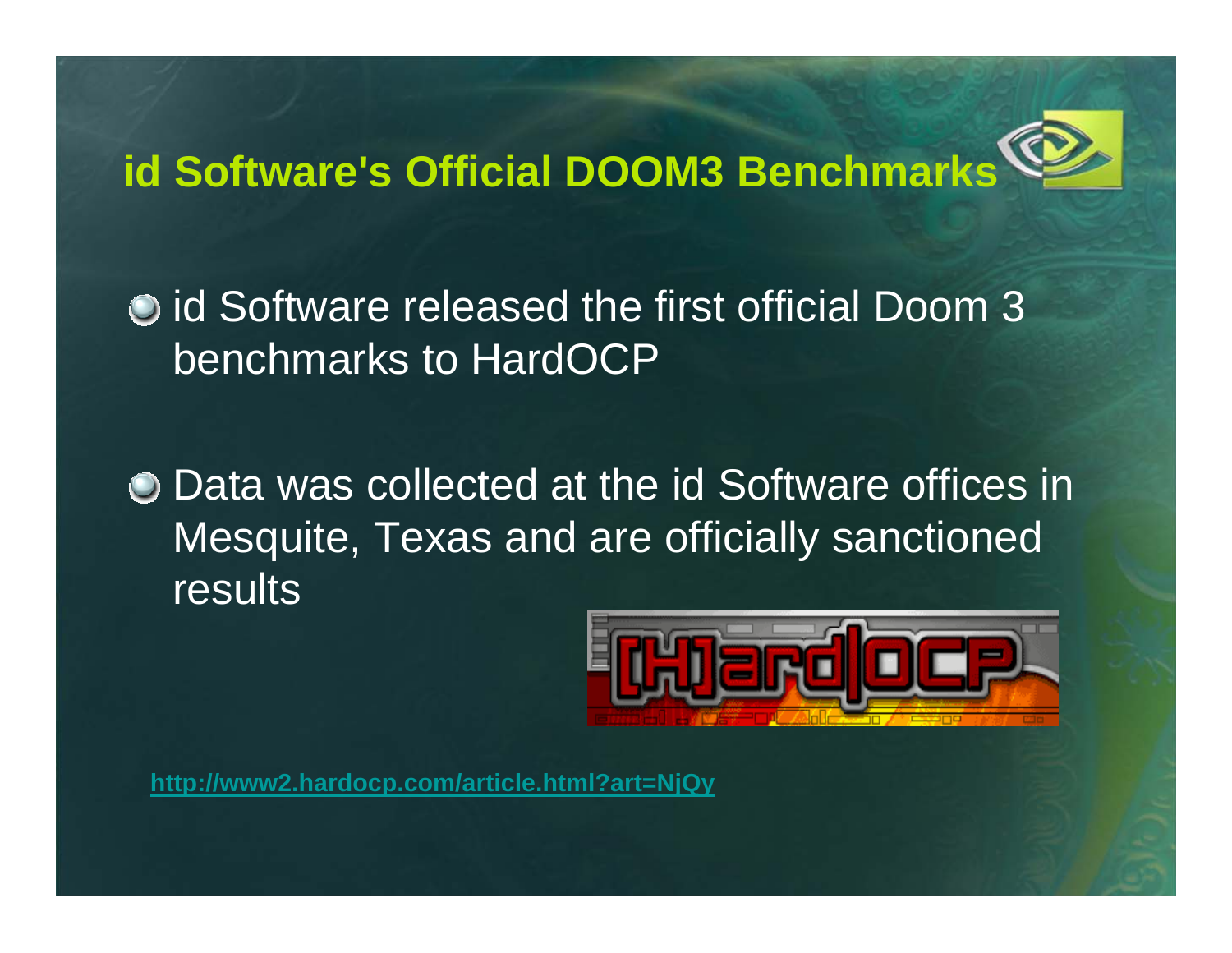## **The Results are in and NVIDIA Rocks on Doom 3!**



*"NVIDIA has told us more than once that the 6800 series was "designed to play DOOM 3," and the truth of that statement is now glaringly obvious."*

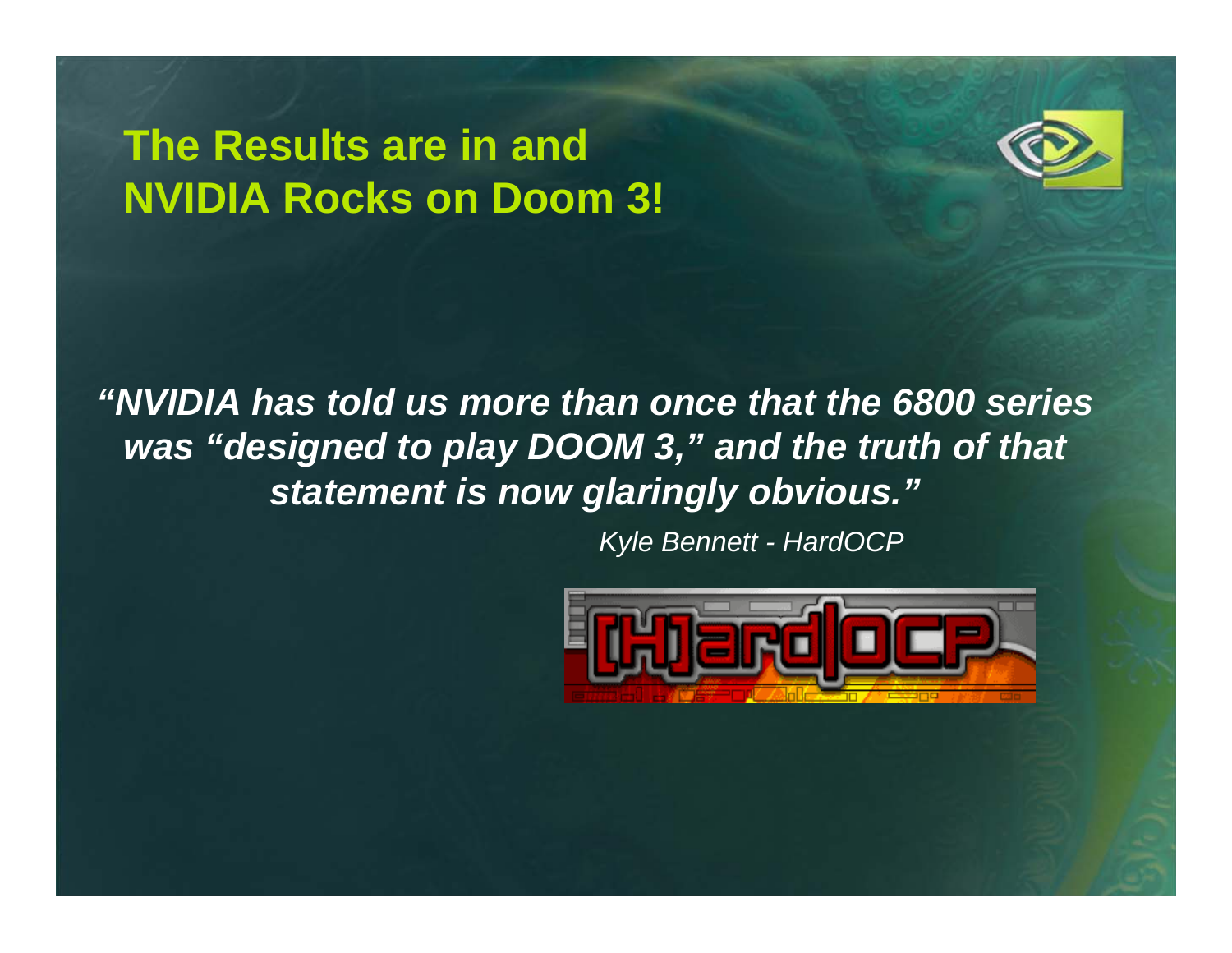#### **GeForce 6800 GT Kicks Ass!**



*"What is going to be surprising to many of you is that ATI's flagship Radeon X800XT-PE card has been*  **outperformed by NVIDIA's GeForce 6800GT. This is not** *a fluke and it is a result you will see repeated throughout our results."*

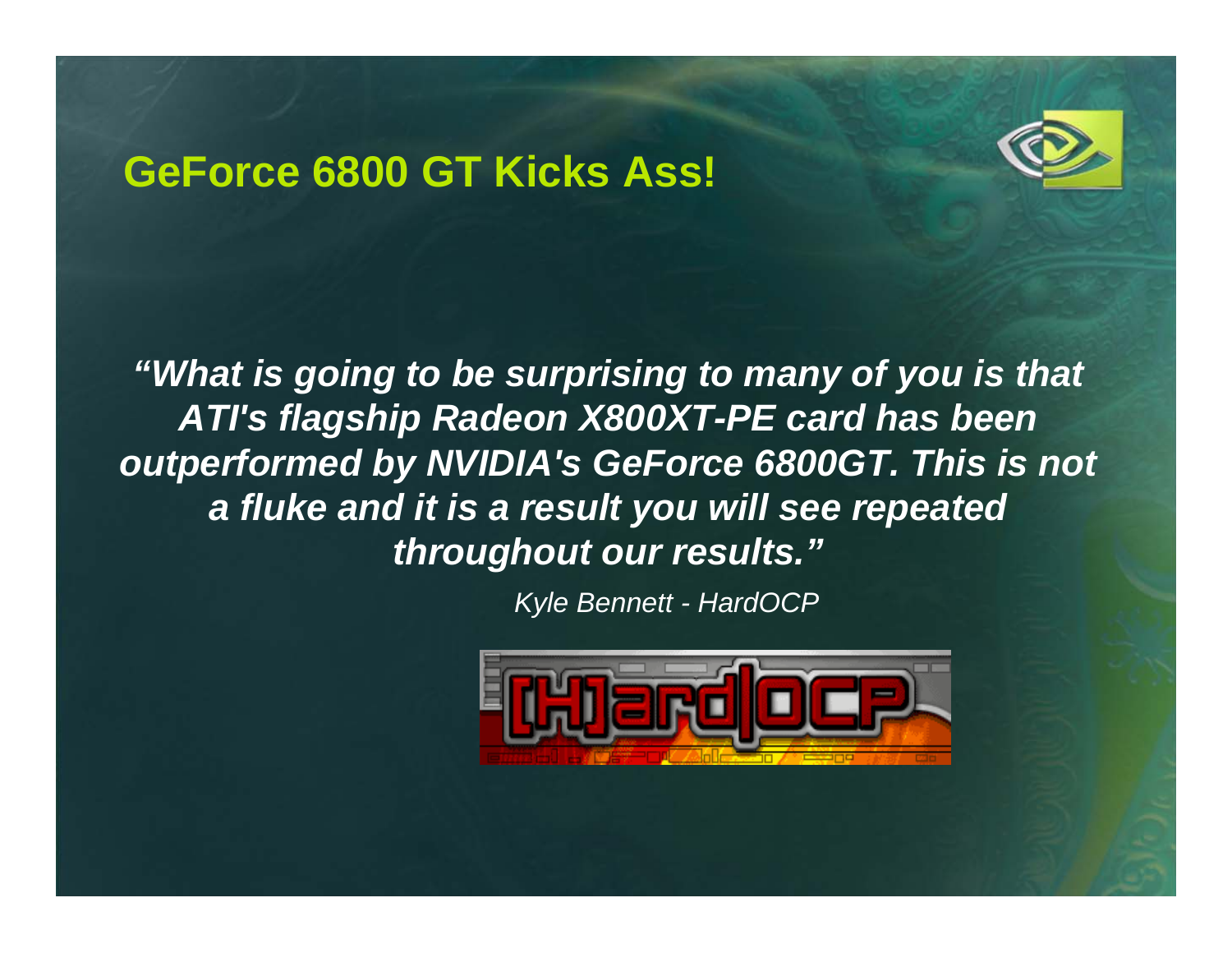# **The Hard Numbers AGP Performance...**





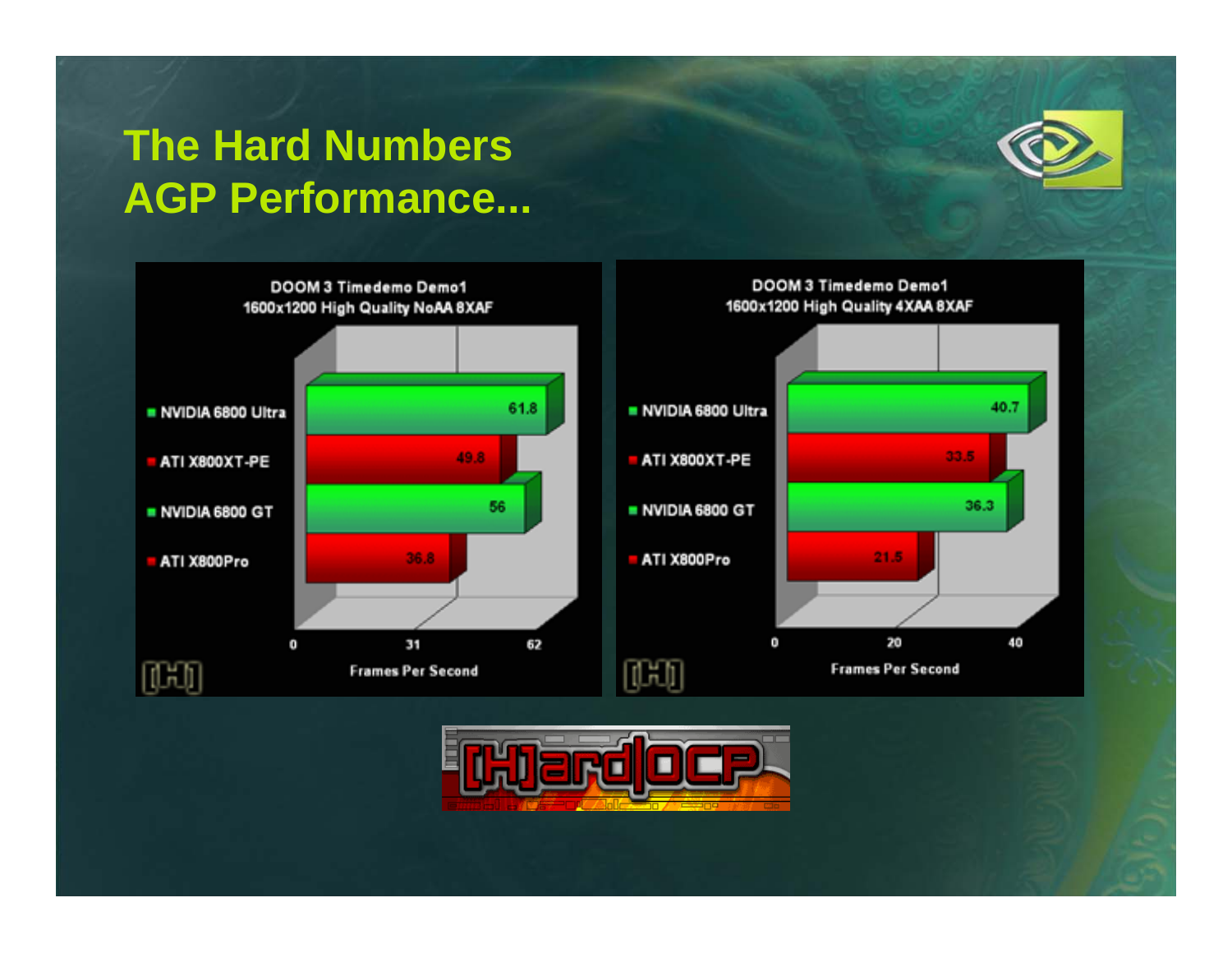## **The Hard Numbers PCI Express Performance...**





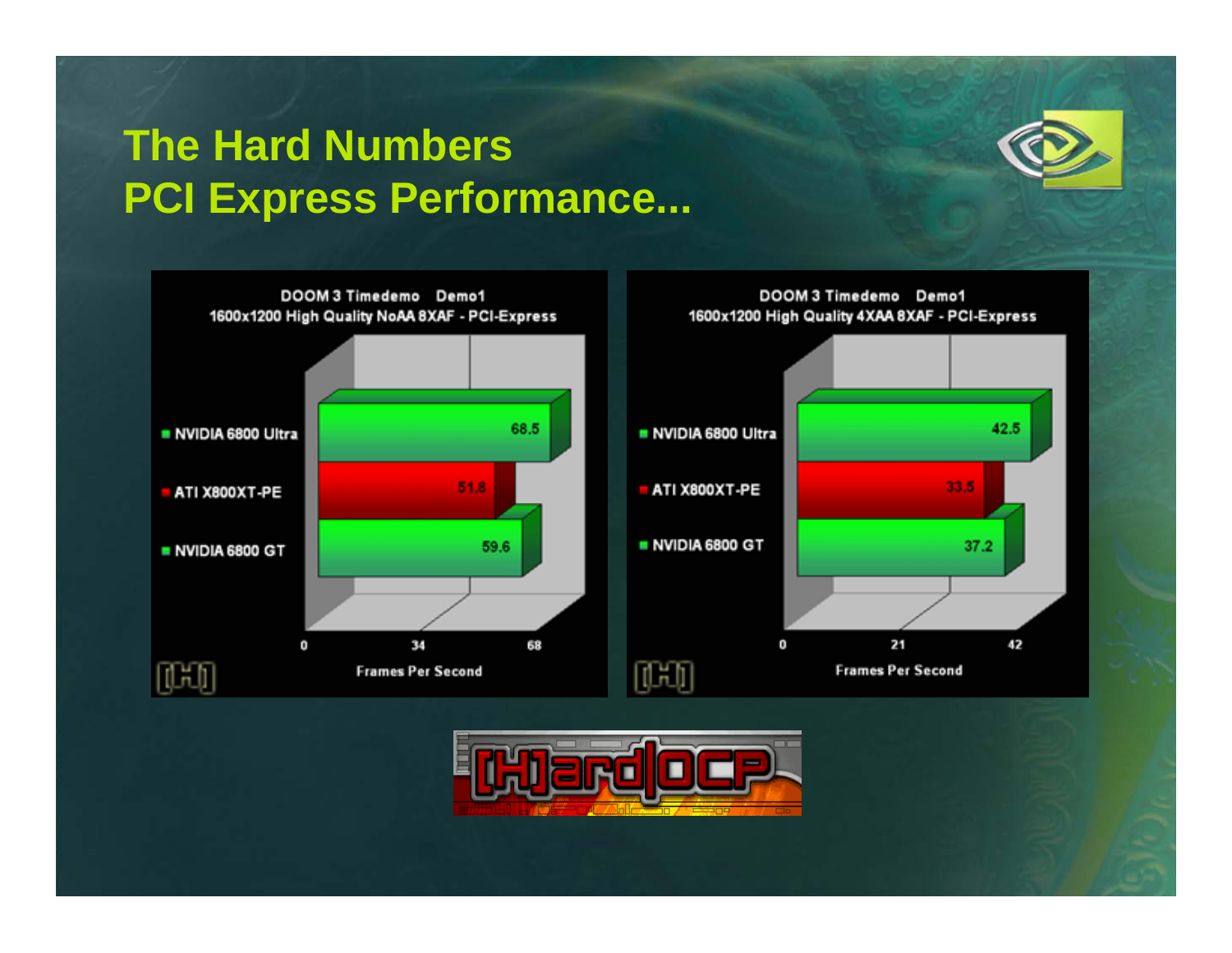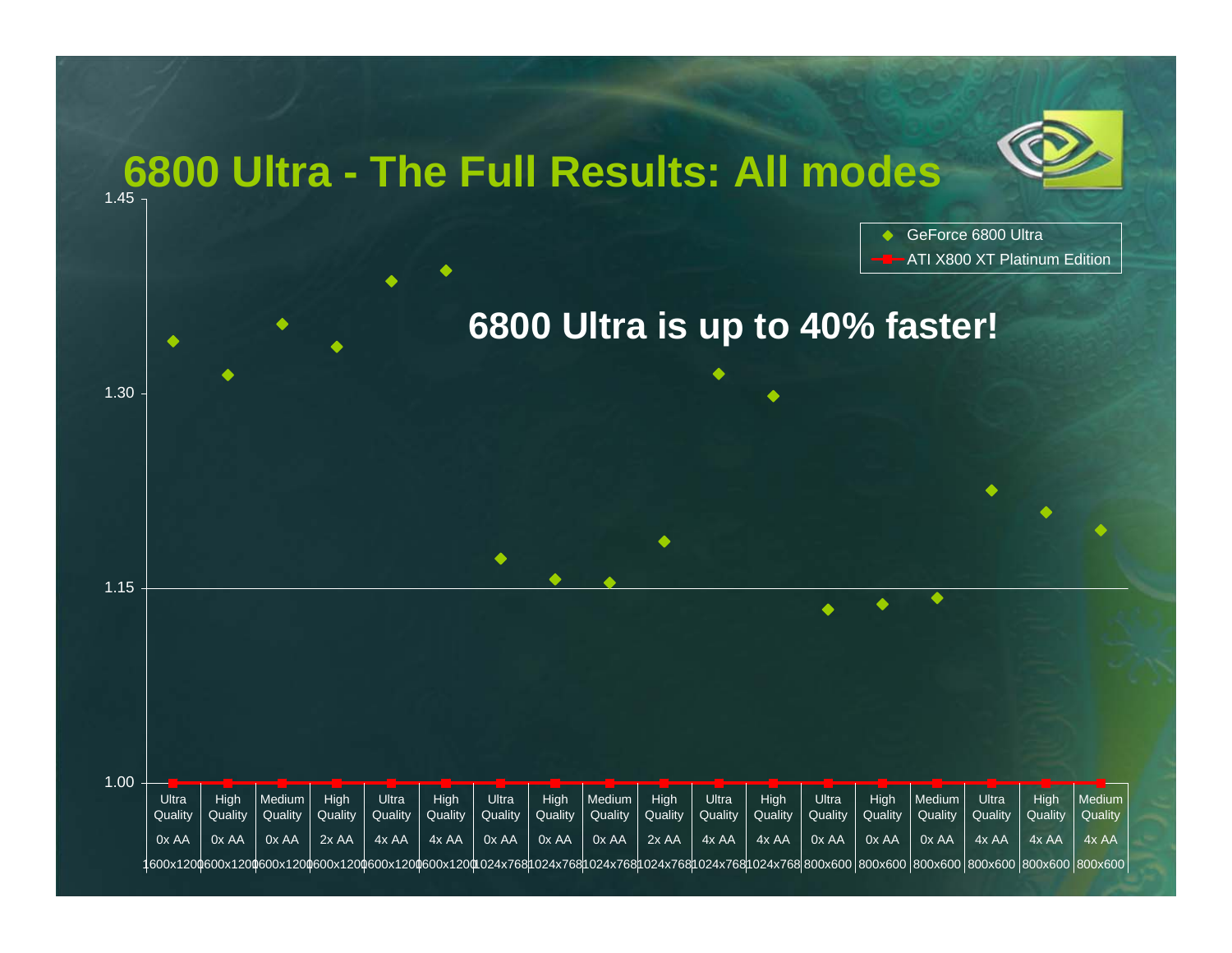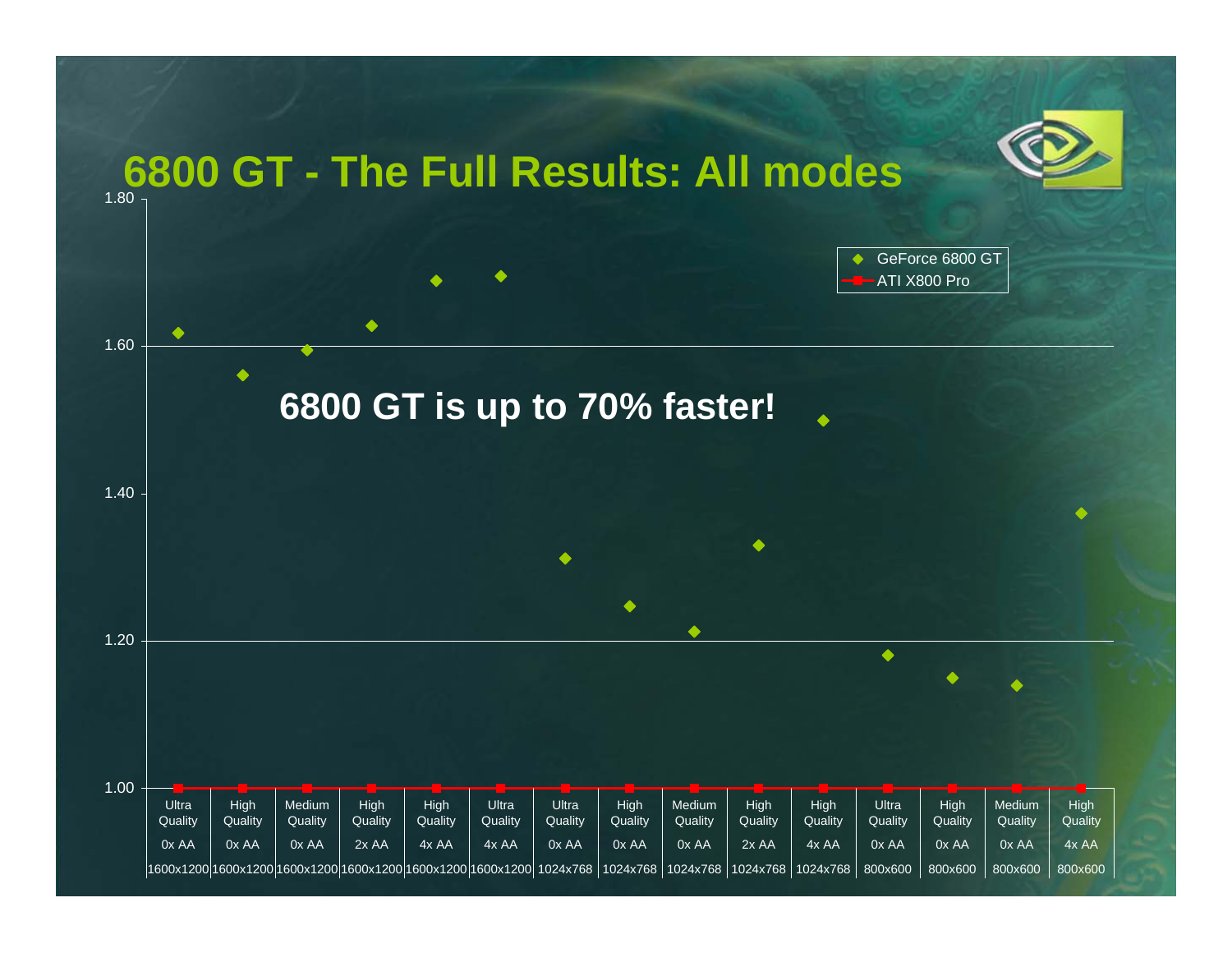## **ATI Simply Can't Compete**



*"Looking at the cream of the crop in video cards, it is painfully obvious that ATI is going to have to make some changes in their product line to stay competitive, at least with DOOM 3 gamers. There is no way for a \$500 X800XT-PE to compete with a \$400 6800GT when the GT is simply going to outperform the more expensive card by a good margin."*